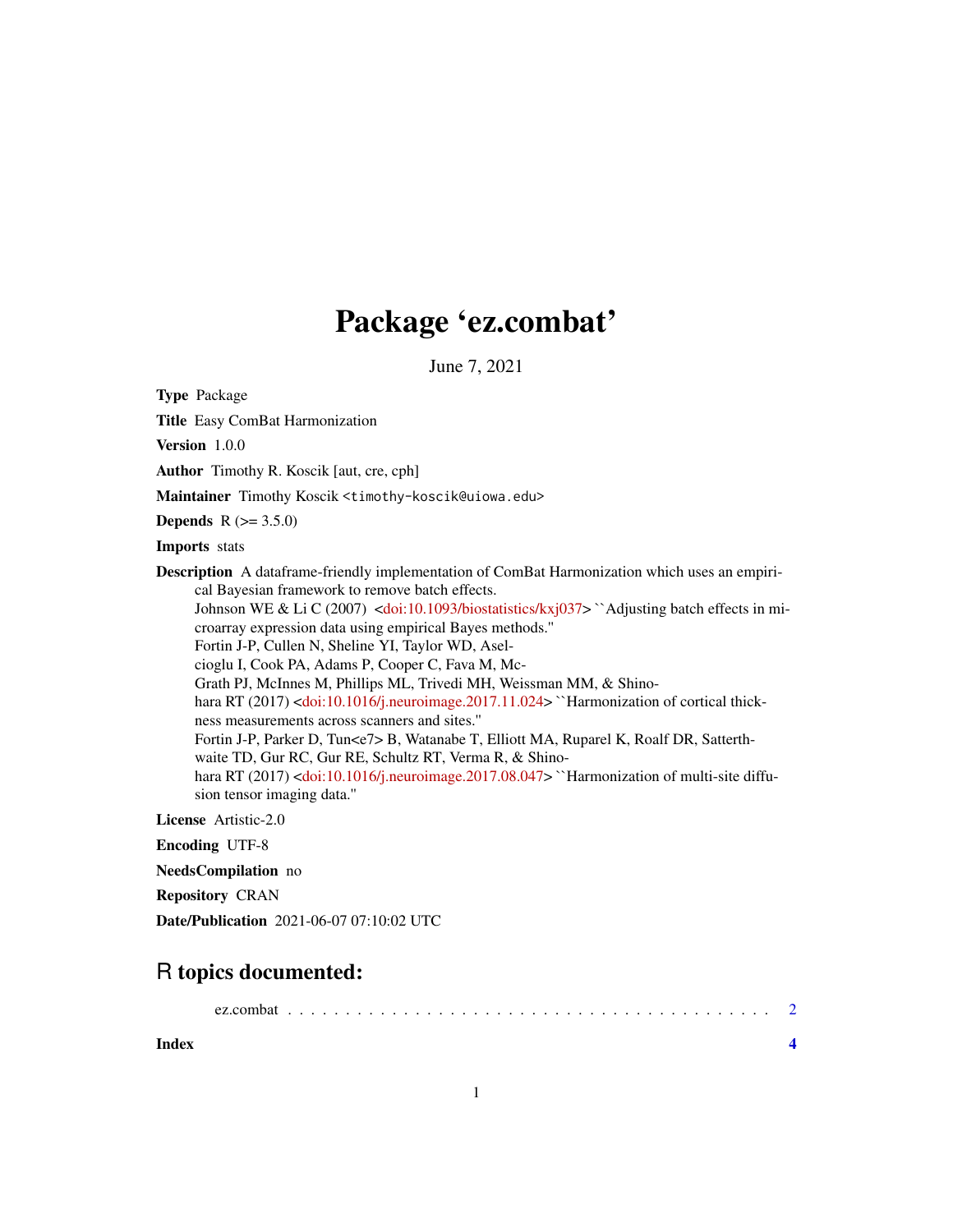<span id="page-1-0"></span>

#### Description

A easy to use function for applying ComBat Harmonization for batch effects on dataframe objects.

#### Usage

```
ez.combat(df,
          batch.var,
          adjust.var = "all",
          exclude.var = NULL,
          model = NULL,output = c("overwrite", "append"),
          error = c("abort", "continue"),
          use.eb = TRUE,verbose = FALSE)
```
#### Arguments

| df          | Dataframe containing variables to be harmonized as well as the batch variable<br>to harmonize for.                                                                                                                                                                      |
|-------------|-------------------------------------------------------------------------------------------------------------------------------------------------------------------------------------------------------------------------------------------------------------------------|
| batch.var   | A character string or integer indicating the dataframe column containing the<br>batch variable.                                                                                                                                                                         |
| adjust.var  | A character vector indicating the names of the variables in the dataframe to<br>be harmonized. Default value is "all", indicating that all variables should be<br>harmonized (excluding the batch variable and any independent variables given<br>in a model            |
| exclude.var | An optional character vector indicating which variables to exclude. Best used in<br>conjunction with adjust.var $=$ "all" if the number of variables to be excluded is<br>fewer than the number to be included                                                          |
| model       | a character vector specifying the model to be considered during harmonization.<br>Models do not need to specify the dependent variable, and should follow R's<br>standard modelling syntax, e.g., "~ group * age"                                                       |
| output      | Select the behaviour of the output dataframe in the output list. "overwrite" will<br>replace the unadjusted variables with adjusted ones, "append" will add the ad-<br>justed variables to the end of the output dataframe with ".cb" appended to the<br>variable name. |
| error       | Changes behaviour for handling certain input errors. "continue" harmonization<br>will continue if varaibles have to be excluded, "abort" will discontinue harmo-<br>nization                                                                                            |
| use.eb      | Logical, Perform ComBat Harmonization with empirical bayes or without                                                                                                                                                                                                   |
| verbose     | Logical, print progress messages to console                                                                                                                                                                                                                             |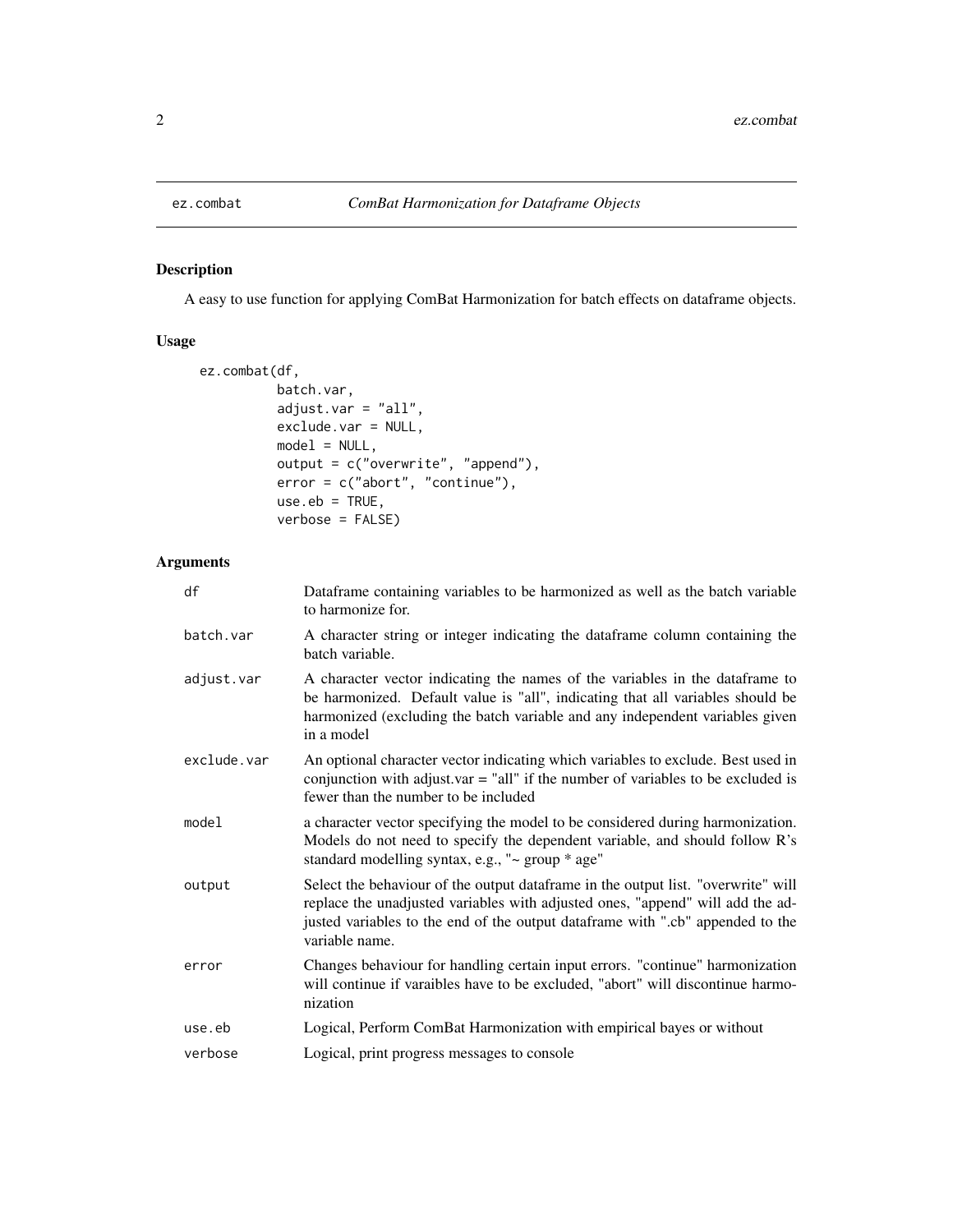#### ez.combat 3

#### Value

A list containing: df: a dataframe with adjusted values gamma.hat and delta hat: Estimated location and shift (L/S) parameters before empirical Bayes. gamma.star and delta.star: Empirical Bayes estimated L/S parameters. gamma.bar, t2, a.prior and b.prior: esimated prior distributions parameters.

#### Author(s)

Timothy R. Koscik <timothy-koscik@uiowa.edu>

#### Examples

```
# Harmonize 'iris' data by removing species effects:
cb \leq -ez.combat(df = iris, batch.var = "Species")
## plots of raw iris data
plot(iris$Sepal.Length, iris$Petal.Length, col = iris$Species, pch = 16,
     xlab = "Sepal Length", ylab = "Petal Length",
     main = "Flower Characteristics by Species")
 legend(x = 4.5, y = 7, legend = levels(iris$Species), col = c(1:3), pch = 16)
boxplot(iris$Sepal.Length \sim iris$Species, notch = TRUE, las = 1,
       xlab = "Species", ylab = "Sepal Length", main = "Sepal Length by Species",
       cex.lab = 1.5, cex.axis = 1.5,cex.main = 2)
## plots after dataset is harmonized acropss specie, i.e, species effects are removed
plot(cb$df$Sepal.Length, cb$df$Petal.Length, col = cb$df$Species,
    pch = 16,
     xlab = "Sepal Length", ylab = "Petal Length",
    main = "Flower Characteristics by Species - Harmonized")
 legend(x = 4.5, y = 7, legend = levels(iris$Species), col = c(1:3), pch = 16)
boxplot(cb$df$Sepal.Length ~ cb$df$Species, notch = TRUE, las = 1,xlab = "Species", ylab = "Sepal Length",
       main = "Sepal Length by Species - Harmonized",
       cex.lab = 1.5, cex.axis = 1.5,cex.main = 2)
```